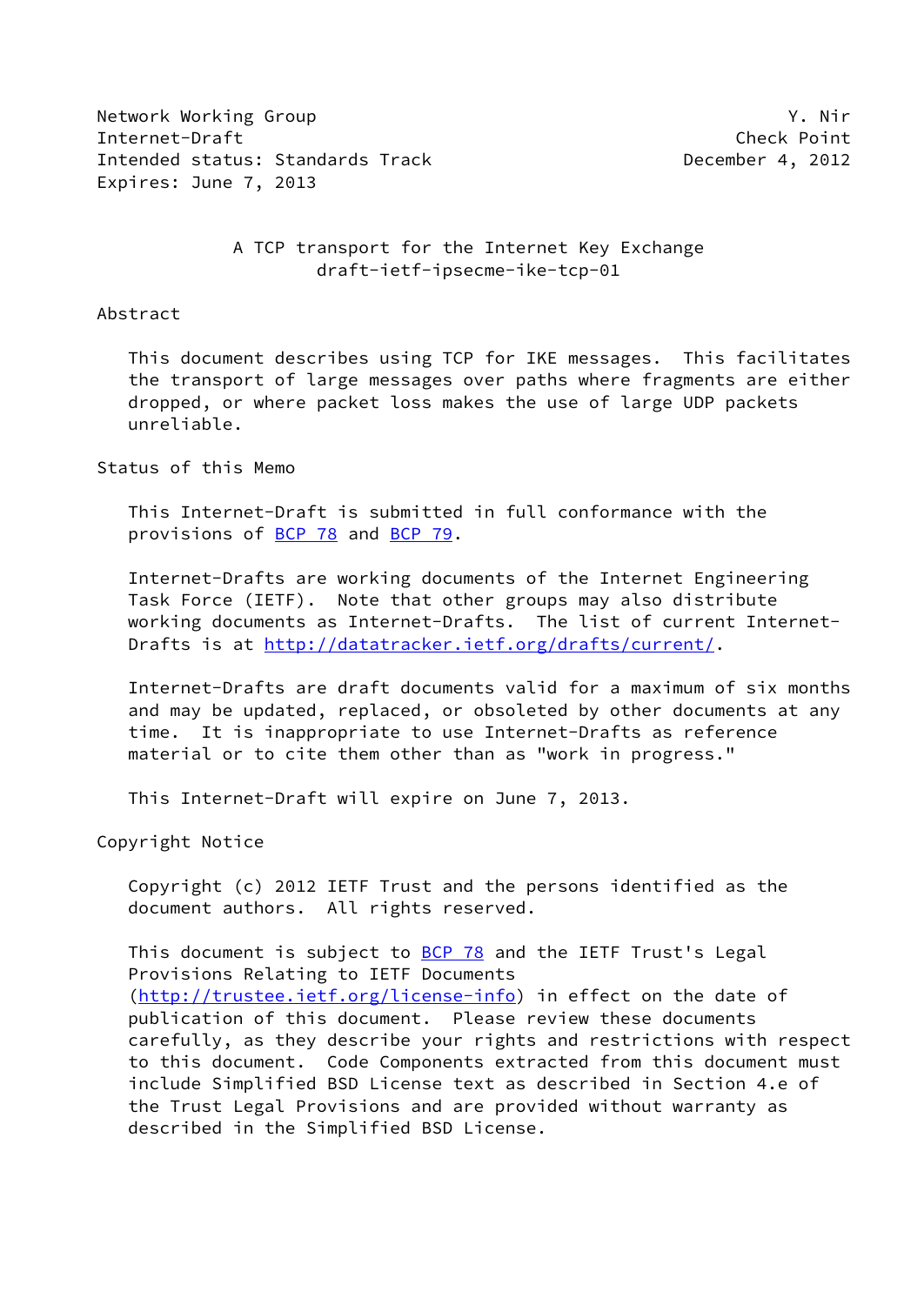Internet-Draft IKE over TCP December 2012

# <span id="page-1-0"></span>[1](#page-1-0). Introduction

The Internet Key Exchange version 2 (IKEv2), specified in [[RFC5996](https://datatracker.ietf.org/doc/pdf/rfc5996)] uses UDP to transport the exchange messages. Some of those messages may be fairly large. Specifically, the messages of the IKE\_AUTH exchange can become quite large, as they may contain a chain of certificates, an "Auth" payload (that may contain a public key signature), CRLs, and some configuration information that is carried in the CFG payload.

When such UDP packets exceed the path MTU, they get fragmented. This increases the probability of packets being dropped. The retransmission mechanisms in IKE (as described in section 2.1 of [RFC](https://datatracker.ietf.org/doc/pdf/rfc5996) [5996](https://datatracker.ietf.org/doc/pdf/rfc5996)) takes care of that as long as packet loss is at a reasonable level. More recently we have seen a number of service providers dropping fragmented packets. Firewalls and NAT devices need to keep state for each packet where some (but not all) of the fragments have passed through. This creates a burden in terms of memory, especially for high capacity devices such as Carrier-Grade NAT (CGN) or high capacity firewalls.

 The BEHAVE working group has an Internet Draft describing required behavior of CGNs ([[I-D.ietf-behave-lsn-requirements\]](#page-8-0)). It requires CGNs to comply with [\[RFC4787](https://datatracker.ietf.org/doc/pdf/rfc4787)], which in section 11 requires NAT devices to support fragments. However, some people deploying IKE have found that some ISPs have begun to drop fragments in preparation for deploying CGNs. While we all hope for a future where all devices comply with the emerging standards, or even a future where CGNs are not required, we have to make IKE work today.

 The solution described in this document is to transport the IKE messages over a TCP ([\[RFC0793](https://datatracker.ietf.org/doc/pdf/rfc0793)]) connection rather than over UDP. IKE packets describe their own length, so they are well-suited for transport over a stream-based connection such as TCP. The Initiator opens a TCP connection to the Responder's port 500, sends the requests and receives the responses, and then closes the connection. TCP can handle arbitrary-length messages, works well with any sized data, and is well supported by all ISP infrastructure.

<span id="page-1-1"></span>[1.1](#page-1-1). Non-Goals of this Specification

 Firewall traversal is not a goal of this specification. If a firewall has a policy to block IKE and/or IPsec, hiding the IKE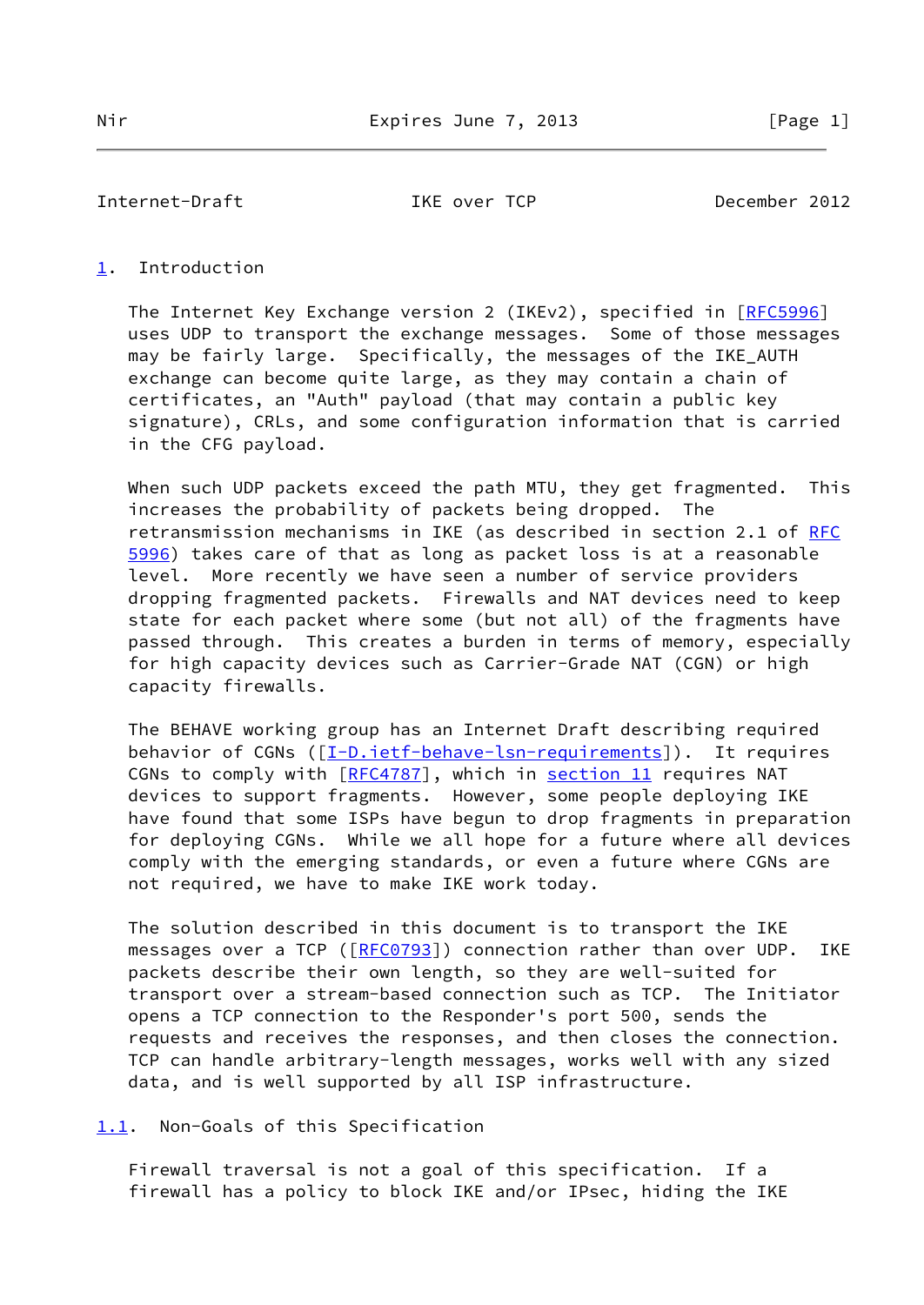exchange in TCP is not expected to help. Some implementations hide both IKE and IPsec in a TCP connection, usually pretending to be HTTPS by using port 443. This has a significant impact on bandwidth and gateway capacity, and even this is defeated by better firewalls. SSL VPNs tunnel IP packets over TLS, but the latest firewalls are

Nir Expires June 7, 2013 [Page 2]

Internet-Draft IKE over TCP December 2012

also TLS proxies, and are able to defeat this as well.

 This document is not part of that arms race. It is only meant to allow IKE to work When faced with broken infrastructure that drops large IP packets.

<span id="page-2-0"></span>[1.2](#page-2-0). Conventions Used in This Document

 The key words "MUST", "MUST NOT", "REQUIRED", "SHALL", "SHALL NOT", "SHOULD", "SHOULD NOT", "RECOMMENDED", "MAY", and "OPTIONAL" in this document are to be interpreted as described in [\[RFC2119](https://datatracker.ietf.org/doc/pdf/rfc2119)].

<span id="page-2-1"></span>[2](#page-2-1). The Protocol

<span id="page-2-2"></span>[2.1](#page-2-2). Initiator

 An Initiator MAY try IKE using TCP for any request. It opens a TCP connection from an arbitrary port to port 500 of the Responder. When the three-way handshake completes, the Initiator MUST send the request. If the Initiator knows that this request is the last request needed at this time, it MAY half-close the TCP connection, or it MAY wait until the last response has been received. When all responses have been received, the Initiator MUST close the connection. If the peer has closed the connection before all requests have been transmitted or responded to, the Initiator SHOULD either open a new TCP connection or transmit them over UDP again.

 An initiator MUST accept responses sent over IKE within the same connection, but MUST also accept responses over other transports, if the request had been sent over them as well.

 An initiator that is configured to respond to IKE over TCP on some port, and is not prevented from receiving TCP connections by network address translation (see [Section 3.2](#page-7-0)), MUST send an IKE\_TCP\_SUPPORTED notification [\(Section 2.5](#page-5-0)) in the Initial request.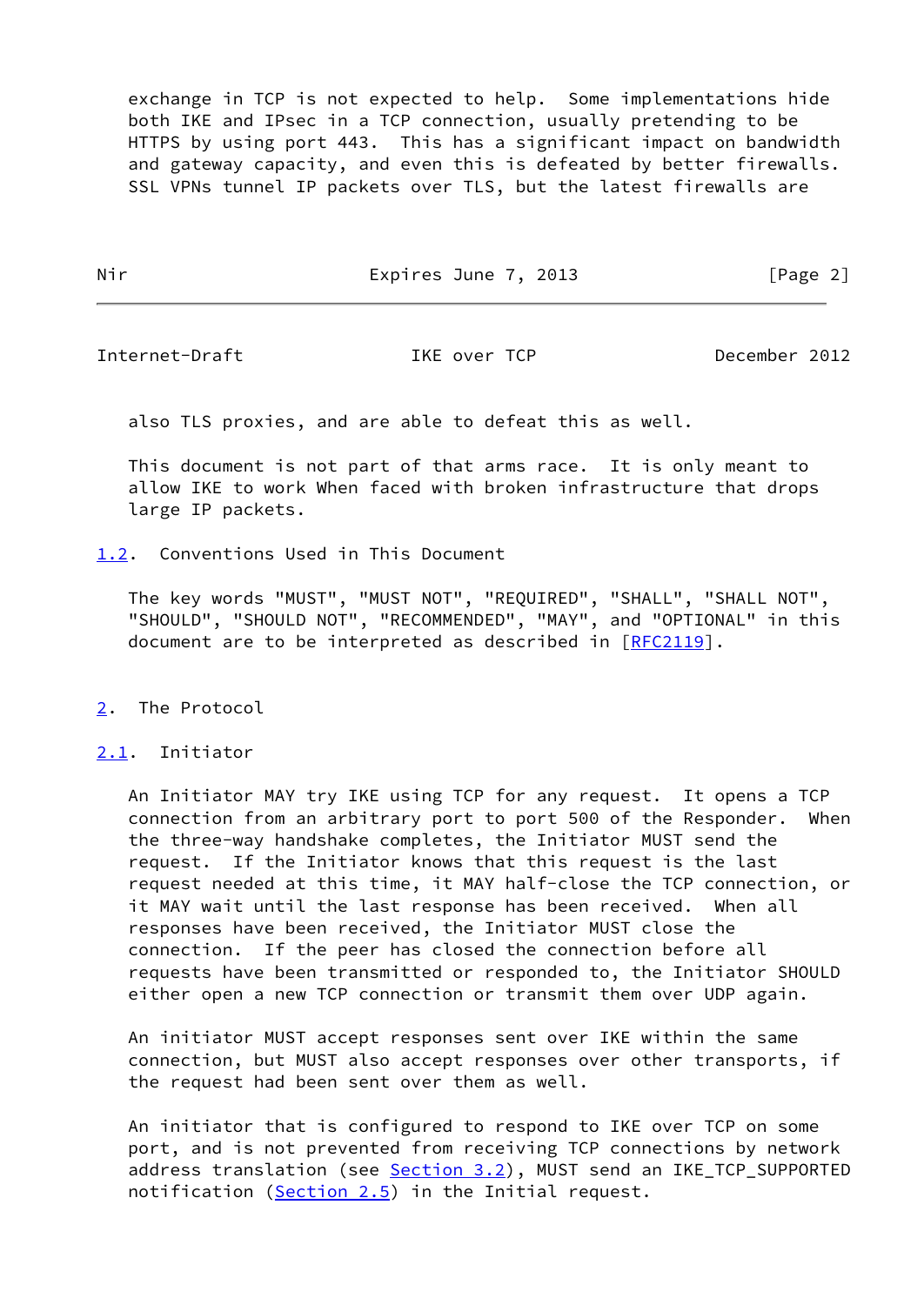Note that stateless cookies may be dependent on some of the parameters of the connection, so retransmitting the IKE\_INITIAL request with a stateless cookie over a different transport may cause the cookie to be invalid. For this reason, retransmissions with a cookie SHOULD be sent over the same transport.

#### <span id="page-3-0"></span>[2.2](#page-3-0). Responder

 A Responder MAY accept TCP connections to port 500, and if it does, it MUST accept IKE requests over this connection. Responses to requests received over this connection MUST also go over this

| Nir | Expires June 7, 2013 | [Page 3] |
|-----|----------------------|----------|
|     |                      |          |

Internet-Draft IKE over TCP December 2012

 connection. If the connection has closed before the Responder has had a chance to respond, it MUST NOT respond over UDP, but MUST instead wait for a retransmission over UDP or over another TCP connection.

 The responder MUST accept different requests on different transports. Specifically, the Responder MUST NOT rely on subsequent requests coming over the same transport. For example, it is entirely acceptable to have the IKE\_INITIAL exchange come over UDP port 500, while the IKE\_AUTH request comes over TCP, and some following requests might come over UDP port 4500 (because NAT has been detected).

 A responder that is configured to support IKE over TCP and receives an IKEv2 Initial request over any other transport MUST send an IKE\_TCP\_SUPPORTED notification [\(Section 2.5](#page-5-0)) in the Initial response. the responder MAY send this notification even if the Initial request was received over TCP.

 If the responder has some requests of its own to send, it MUST NOT use a connection that has been opened by a peer. Instead, it MUST either use UDP or else open a new TCP connection to the original Initiator's TCP port, specified in the IKE\_TCP\_SUPPORTED notification in the Initial request. If the Initial request did not include this notification, the original Responder MUST NOT initiate IKE over TCP to the original Initiator.

 The normal flow of things is that the Initiator opens a connection and closes its side first. The responder closes after sending the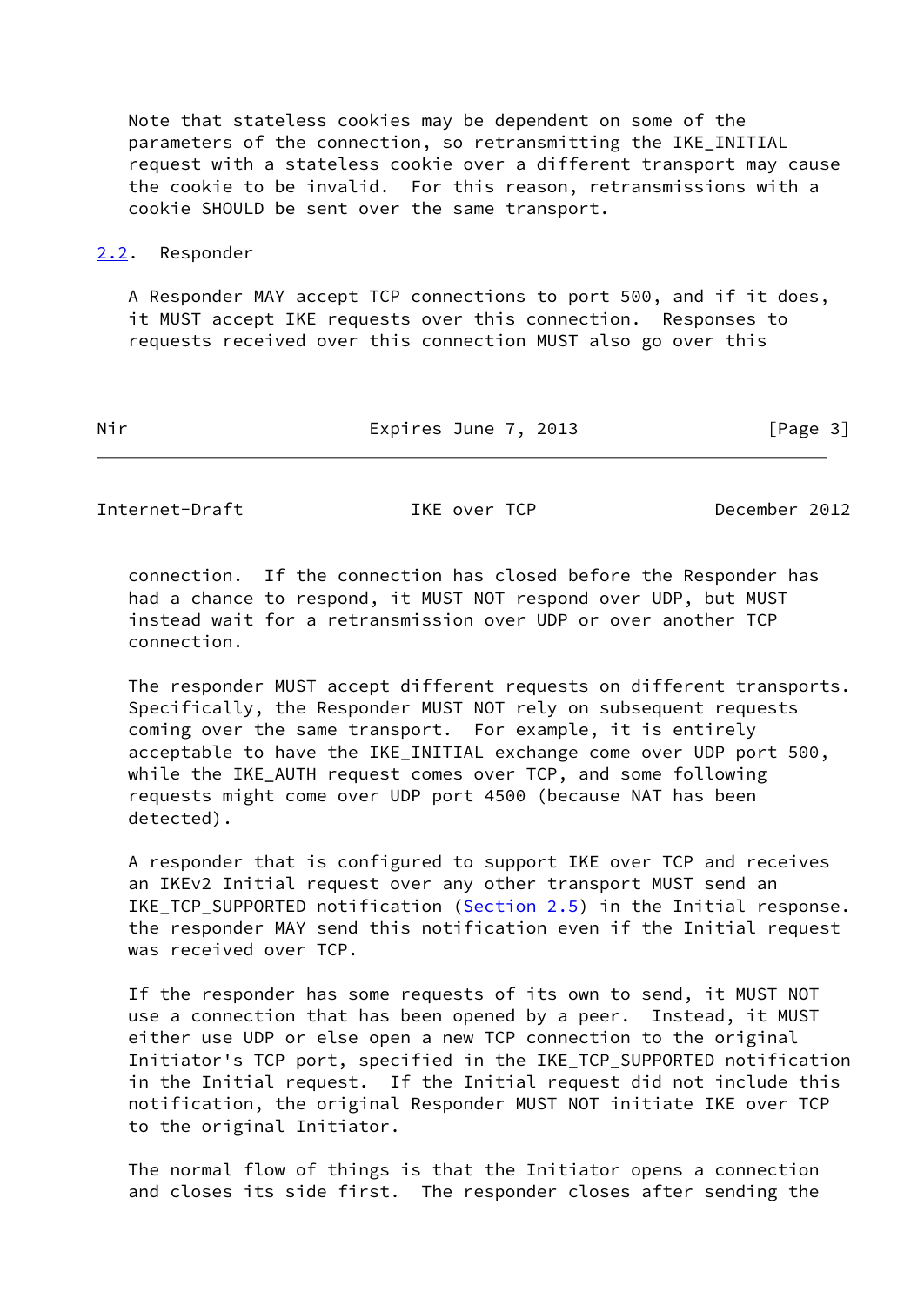last response where the initiator has already half-closed the connection. If, however, a significant amount of time has passed, and neither new requests arrive nor the connection is closed by the initiator, the Responder MAY close or even reset the connection.

 This specification makes no recommendation as to how long such a timeout should be, but a few seconds should be enough.

 The stateless cookie mechanism in IKEv2 only assures that the initiator is able to respond to the address and port of the request. TCP already provides this with the three-way handshake. If the IKE INITIAL exchange is transmitted over TCP, the stateless cookie mechanism SHOULD NOT be used.

# <span id="page-4-0"></span>[2.3](#page-4-0). Transmitter

 The transmitter, whether an initiator transmitting a request or a responder transmitting a response MUST NOT retransmit over the same connection. TCP takes care of that. It SHOULD send the IKE header

| Nir | Expires June 7, 2013 | [Page 4] |
|-----|----------------------|----------|
|     |                      |          |

Internet-Draft IKE over TCP December 2012

 and the IKE payloads with a single command or in rapid succession, because the receiver might block on reading from the socket.

<span id="page-4-1"></span>[2.4](#page-4-1). Receiver

The IKE header is copied from [RFC 5996](https://datatracker.ietf.org/doc/pdf/rfc5996) below for reference:

1 2 3 0 1 2 3 4 5 6 7 8 9 0 1 2 3 4 5 6 7 8 9 0 1 2 3 4 5 6 7 8 9 0 1 +-+-+-+-+-+-+-+-+-+-+-+-+-+-+-+-+-+-+-+-+-+-+-+-+-+-+-+-+-+-+-+-+ IKE SA Initiator's SPI | | +-+-+-+-+-+-+-+-+-+-+-+-+-+-+-+-+-+-+-+-+-+-+-+-+-+-+-+-+-+-+-+-+ IKE SA Responder's SPI | | +-+-+-+-+-+-+-+-+-+-+-+-+-+-+-+-+-+-+-+-+-+-+-+-+-+-+-+-+-+-+-+-+ Next Payload | MjVer | MnVer | Exchange Type | Flags +-+-+-+-+-+-+-+-+-+-+-+-+-+-+-+-+-+-+-+-+-+-+-+-+-+-+-+-+-+-+-+-+ Message ID +-+-+-+-+-+-+-+-+-+-+-+-+-+-+-+-+-+-+-+-+-+-+-+-+-+-+-+-+-+-+-+-+ | Length | +-+-+-+-+-+-+-+-+-+-+-+-+-+-+-+-+-+-+-+-+-+-+-+-+-+-+-+-+-+-+-+-+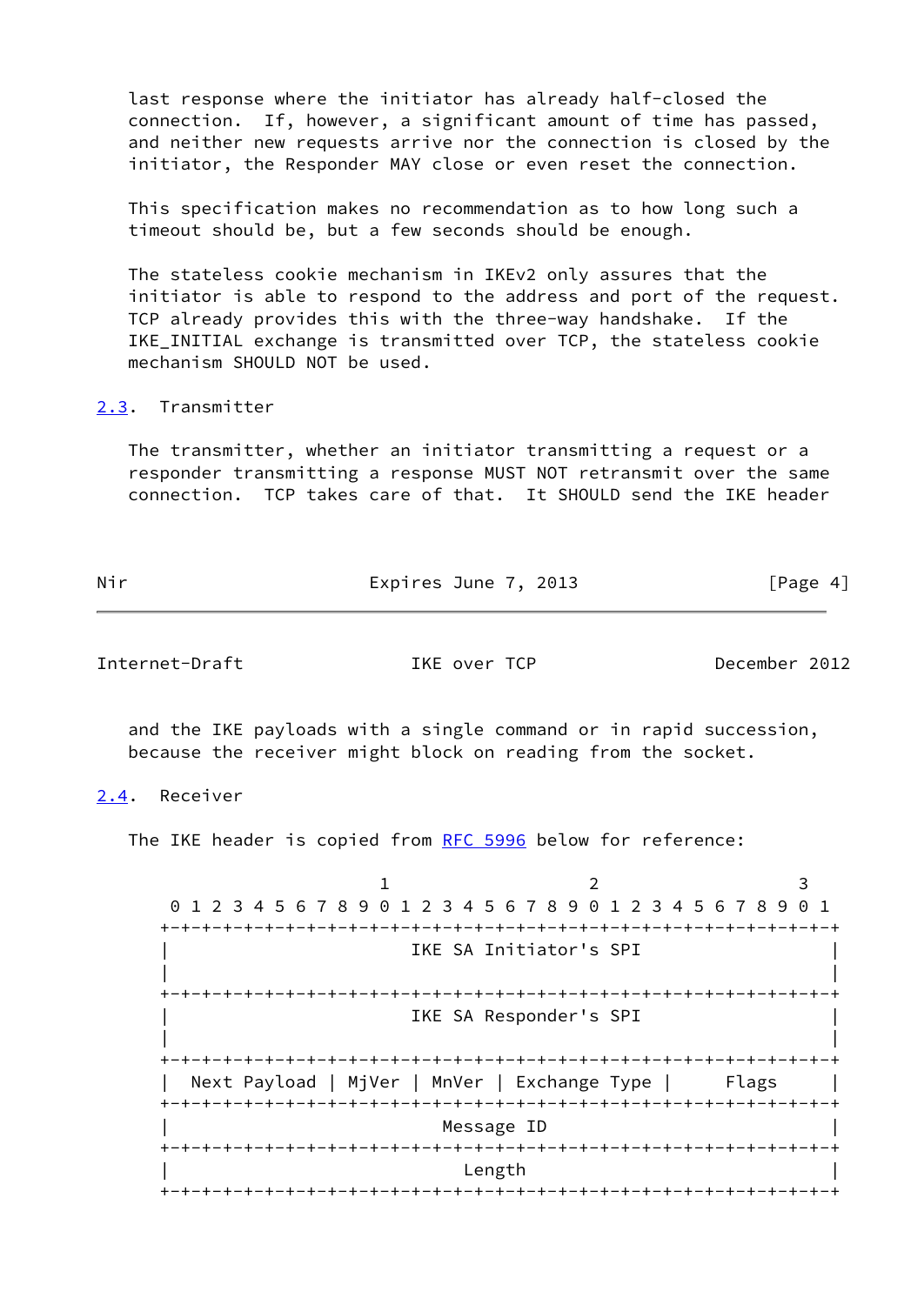### Figure 1: IKE Header Format

 The receiver MUST first read in the 28 bytes that make up the IKE header. The Responder then subtracts 28 from the length field, and reads the resulting number of bytes. The combined message, comprised on 28 header bytes and whatever number of payload bytes is processed the same way as regular UDP messages. That includes retransmission detection, with one slight difference: if a retransmitted request is detected, the response is retransmitted as well, but using the current TCP connection rather than whatever other transport had been used for the original transmission of the request.

<span id="page-5-0"></span>[2.5](#page-5-0). IKE\_TCP\_SUPPORTED Notification

 This notification is sent by a responder over non-TCP transports to inform the initiator that this specification is supported and configured.

The Notify payload is formatted as follows:

| Nir                                                             |                                                           | Expires June 7, 2013 |  |               | [Page 5] |
|-----------------------------------------------------------------|-----------------------------------------------------------|----------------------|--|---------------|----------|
| Internet-Draft                                                  |                                                           | IKE over TCP         |  | December 2012 |          |
|                                                                 |                                                           |                      |  |               |          |
| 0 1 2 3 4 5 6 7 8 9 0 1 2 3 4 5 6 7 8 9 0 1 2 3 4 5 6 7 8 9 0 1 |                                                           |                      |  |               |          |
|                                                                 |                                                           |                      |  |               |          |
| ! Next Payload ! C! RESERVED ! Payload Length                   |                                                           |                      |  |               |          |
|                                                                 |                                                           |                      |  |               |          |
|                                                                 | Protocol ID ! SPI Size ! IKE_TCP_SUPPORTED Message Type ! |                      |  |               |          |
|                                                                 |                                                           |                      |  |               |          |
|                                                                 | TCP Port                                                  |                      |  |               |          |
| +-+-+-+-+-+-+-+-+-+-+-+-+-+-+-+-+                               |                                                           |                      |  |               |          |
| o Protocol ID (1 octot) MIST be 0                               |                                                           |                      |  |               |          |

- o Protocol ID (1 octet) MUST be 0.
- o SPI Size (1 octet) MUST be zero, in conformance with [section](https://datatracker.ietf.org/doc/pdf/rfc5996#section-3.10) 3.10  [of RFC 5996](https://datatracker.ietf.org/doc/pdf/rfc5996#section-3.10).
- o IKE\_TCP\_SUPPORTED Notify Message Type (2 octets) MUST be xxxxx, the value assigned for IKE\_TCP\_SUPPORTED. TBA by IANA.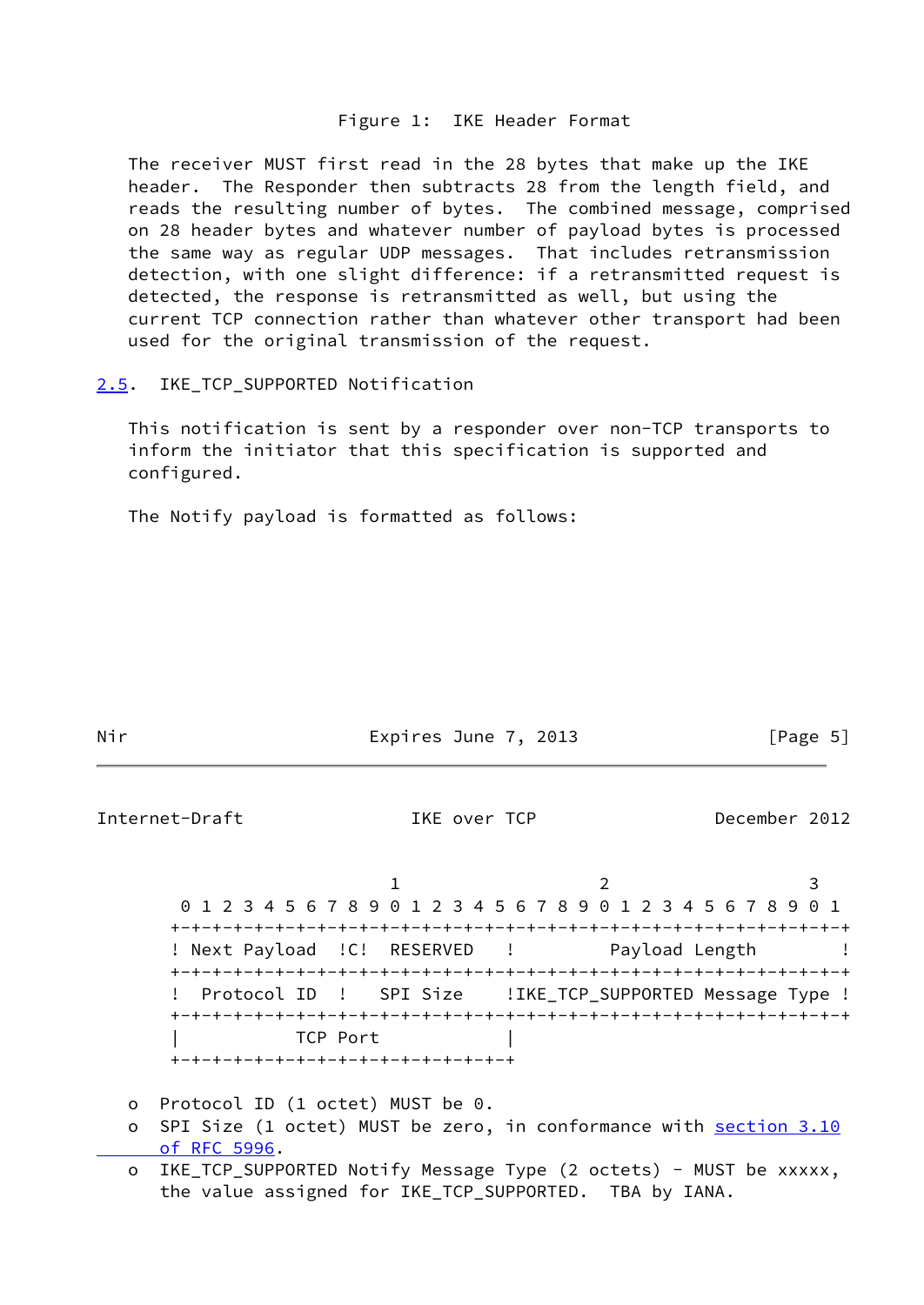o TCP port (2 octets) - The TCP port to which the recipient should open TCP connections. This is not necessarily the same port that the IKE gateway is listening to. See [Section 3.2](#page-7-0). If the sender is not subject to network address translation, the port SHOULD be 500.

## <span id="page-6-0"></span>[3](#page-6-0). Operational Considerations

 Most IKE messages are relatively short. All but the IKE\_AUTH exchange in IKEv2 are comprised of short messages that fit in a single packet on most networks. The Informational exchange could be an exception, as it may contain arbitrary-length CFG payloads, but in practice this is not done. It is only the IKE\_AUTH exchange that has long messages. UDP has advantages in lower latency and lower resource consumption, so it makes sense to use UDP whenever TCP is not required.

The requirements in [Section 2.2](#page-3-0) were written so that different requests may be sent over different transports. The initiator can choose the transport on a per-request basis. So one obvious policy would be to do everything over UDP except the specific requests that tend to become too big. This way the first messages use UDP, and the Initiator can set up the TCP connection at the same time, eliminating the latency penalty of using TCP. This may not always be the most efficient policy, though. It means that the first messages sent over TCP are relatively large ones, and TCP slow start may cause an extra roundtrip, because the message has exceeded the transmission window. An initiator using this policy MUST NOT go to TCP if the responder has not indicated support by sending the IKE\_TCP\_SUPPORTED notification  $(Section 2.5)$  $(Section 2.5)$  in the Initial response.

An alternative method, that is probably easier for the Initiator to

|  | . . |
|--|-----|
|  |     |
|  |     |

Expires June 7, 2013 [Page 6]

Internet-Draft IKE over TCP December 2012

 implement, is to do an entire "mission" using the same transport. So if TCP is needed for long messages and an IKE SA has not yet been created, the Initiator will open a TCP connection, and perform all 2-4 requests needed to set up a child SA over the same connection.

 Yet another policy would be to begin by using UDP, and at the same time set up the TCP connection. If at any point the TCP handshake completes, the next requests go over that connection. This method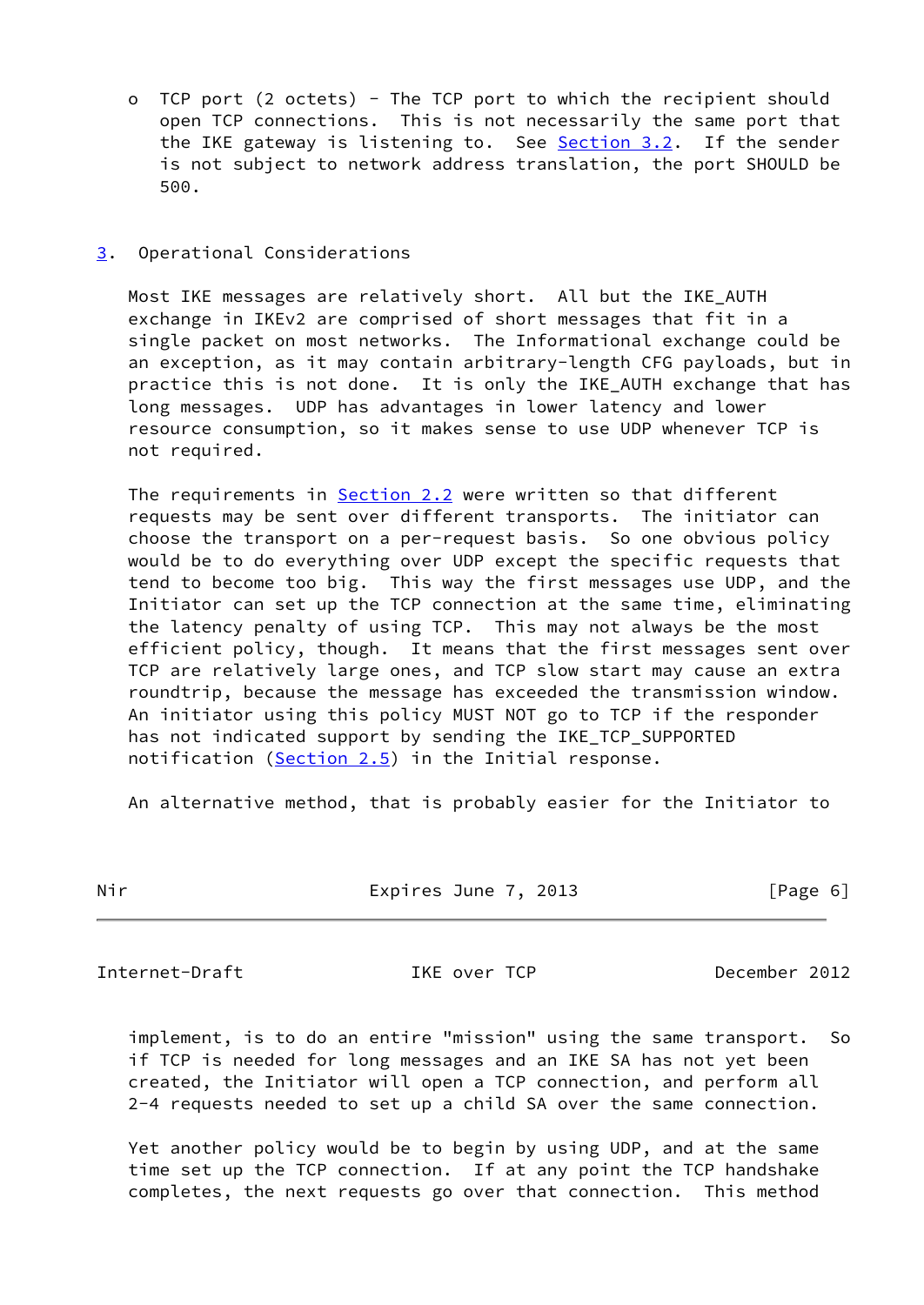can be used to auto-discover support of TCP on the responder. This is easier for the user than configuring which peers support TCP, but has the potential of wasting resources, as TCP connections may finish the three-way handshake just when IKE over UDP has finished. The requirements from the responder ensure that all these policies will work.

## <span id="page-7-1"></span>[3.1](#page-7-1). Liveness Check

 The TCP connections described in this document are short-lived. We do not expect them to stay for the lifetime of the SA, but to get torn down by either side within seconds of the SA being set up. Because of this, they are not well-suited for the transport of short requests such as those for liveness check.

 Although liveness checks MAY be sent over TCP, this is not recommended.

 On the other hand, see [Section 3.2](#page-7-0) for when liveness check should be used.

### <span id="page-7-0"></span>[3.2](#page-7-0). Network Address Translation

 If the IKE gateway is subject to network address translation (NAT), TCP ports may be translated, so that one port on the NAT device gets translated to some other port on the gateway. In this case, the gateway MUST advertise the NAT device port in the IKE\_TCP\_SUPPORTED notification.

 In some cases, the NAT or some other box prevents incoming TCP connections to the IKE peer behind it. In these cases, the IKE peer MUST NOT advertise support using the IKE\_TCP\_SUPPORTED notification.

 When IKE peers detect the presence of a NAT device during the IKE exchange, they typically switch to working over UDP port 4500. Sending the IKE\_AUTH messages over this UDP port creates a port mapping entry on the NAT device, and this mapping can then be used for bidirectional traffic between the peers. When using IKE over TCP, this mapping is not created, so traffic can only flow from the initiator to the responder. To make a bidirectional mapping, it is

| Nir | Expires June 7, 2013 | [Page 7] |
|-----|----------------------|----------|
|     |                      |          |

Internet-Draft IKE over TCP December 2012

RECOMMENDED that when NAT is detected, initiators initiate a liveness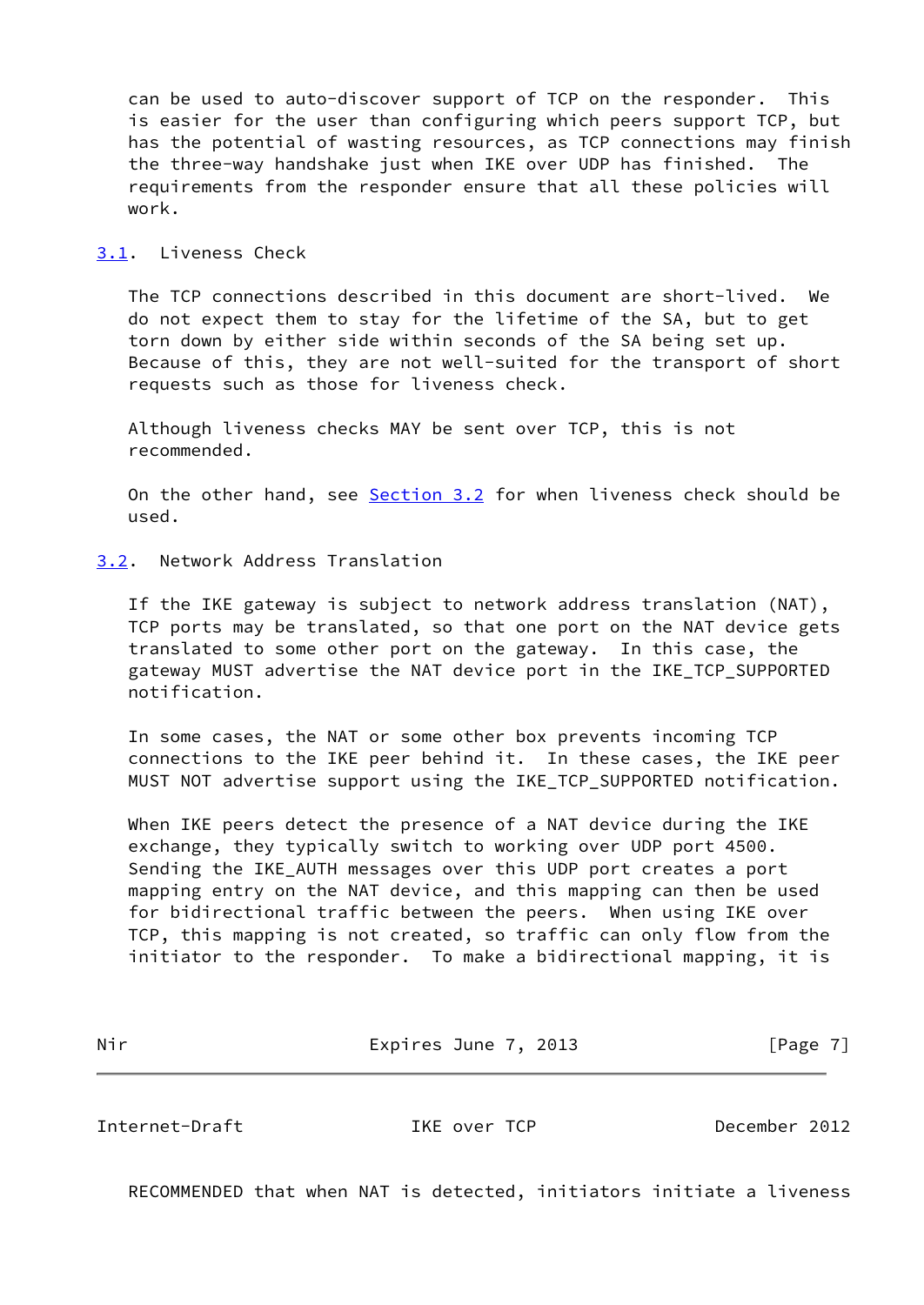check using UDP 4500 to the responders immediately following the successful IKE\_AUTH exchange.

<span id="page-8-1"></span>[4](#page-8-1). Security Considerations

 Most of the security considerations for IKE over TCP are the same as those for UDP as in [RFC 5996.](https://datatracker.ietf.org/doc/pdf/rfc5996)

 For the Responder, listening to TCP port 500 involves all the risks of maintaining any TCP server. Precautions against DoS attacks, such as SYN cookies are RECOMMENDED. see [\[RFC4987](https://datatracker.ietf.org/doc/pdf/rfc4987)] for details.

<span id="page-8-2"></span>[5](#page-8-2). IANA Considerations

 IANA is requested to assign a notify message type from the status types range (16418-40959) of the "IKEv2 Notify Message Types" registry with name "IKE\_TCP\_SUPPORTED"

 No IANA action is required for the TCP port, as TCP port 500 is already allocated to "ISAKMP".

<span id="page-8-3"></span>[6](#page-8-3). References

<span id="page-8-4"></span>[6.1](#page-8-4). Normative References

- [RFC2119] Bradner, S., "Key words for use in RFCs to Indicate Requirement Levels", [BCP 14](https://datatracker.ietf.org/doc/pdf/bcp14), [RFC 2119](https://datatracker.ietf.org/doc/pdf/rfc2119), March 1997.
- [RFC5996] Kaufman, C., Hoffman, P., Nir, Y., and P. Eronen, "Internet Key Exchange Protocol Version 2 (IKEv2)", [RFC 5996,](https://datatracker.ietf.org/doc/pdf/rfc5996) September 2010.

<span id="page-8-5"></span>[6.2](#page-8-5). Informative References

<span id="page-8-0"></span>[I-D.ietf-behave-lsn-requirements]

 Perreault, S., Yamagata, I., Miyakawa, S., Nakagawa, A., and H. Ashida, "Common requirements for Carrier Grade NATs (CGNs)", [draft-ietf-behave-lsn-requirements-09](https://datatracker.ietf.org/doc/pdf/draft-ietf-behave-lsn-requirements-09) (work in progress), August 2012.

- [RFC0793] Postel, J., "Transmission Control Protocol", STD 7, [RFC 793](https://datatracker.ietf.org/doc/pdf/rfc793), September 1981.
- [RFC4787] Audet, F. and C. Jennings, "Network Address Translation